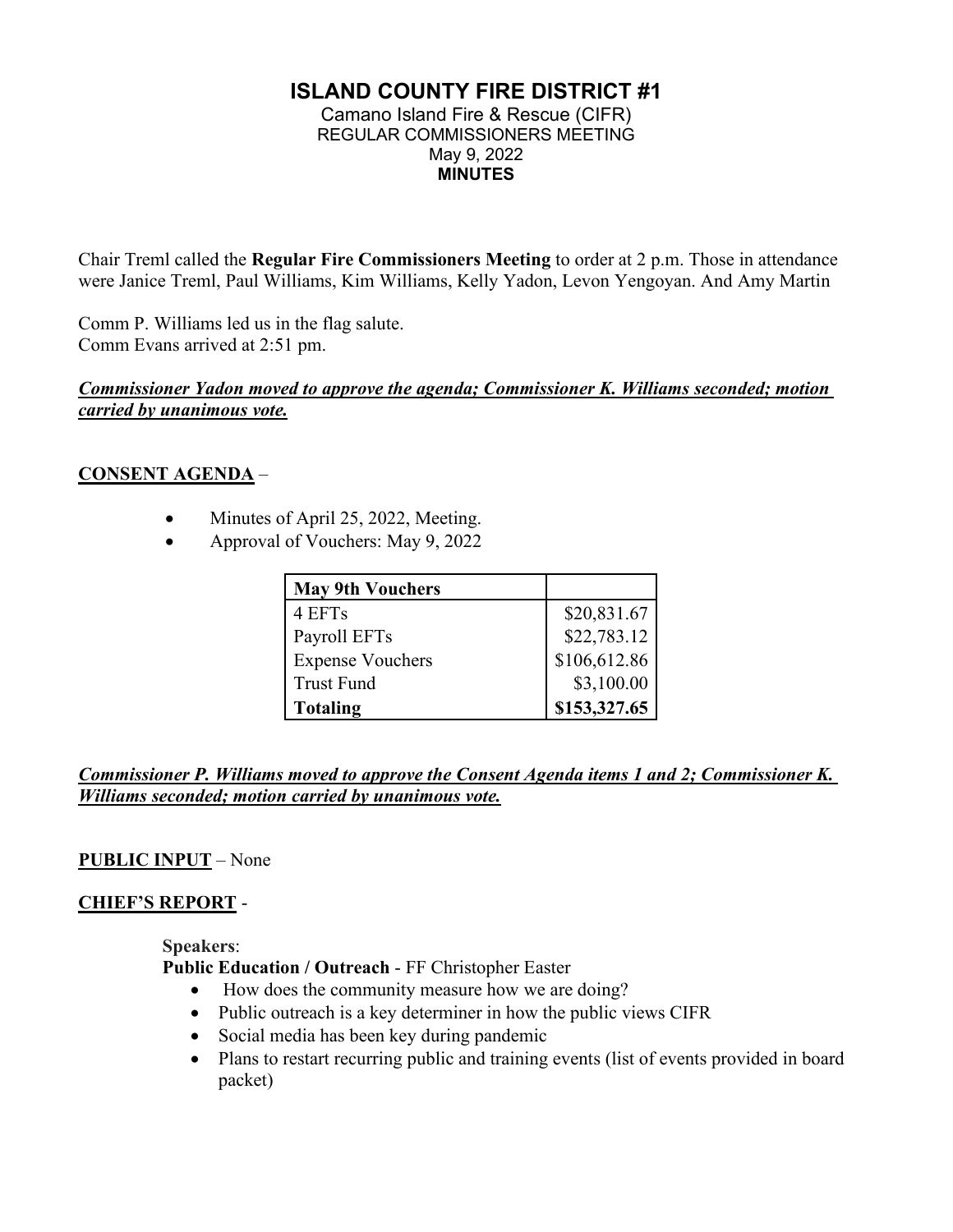## **PRESS & CORRESPONDENCE** – SC-News article on EMI tubes

## **COMMITTEE REPORTS** –

• ICOM – Selected five candidates for director position. Meet and greet at Oak Harbor Senior Center May 9th. Interviews May 10<sup>th</sup>. Chair Treml and Chief attending Meet and Greet.

• Safety/Risk Management – Committee will meet June  $9<sup>th</sup>$ . Risk management met for brainstorming session and began building framework. Will create a document with taskings for stakeholders.

• Finance- Update and overview from Chief Yengoyan re GEMT; Capital equipment replacements. Will come back to the board with budget amendment for things like paramedic training, etc, 1<sup>st</sup> Quarter budget position is on track.

• SNO-ISLE –May 5th meeting: Eric Andrews presented on wildland fire. Expect similar season. Expect staffing to be an issue. Private contractors don't want to participate due to vaccine mandate. No meeting in June. July  $7<sup>th</sup>$  is next meeting.

• Other: North Regional EMS: losing executive director. Looking for candidates. Cascade Valley is applying for Level 3 Trauma (currently level 4); prehospital committee is ramping up. Whidbey Health is experiencing turnover; Skagit is short-staffed; WA Dept of Health representative to North Regional EMS discussed a new bill that allows EMTs to give vaccine shots.

## **UNFINISHED BUSINESS** –

## **Levy Lid Resolution**

- 3 Draft resolutions for board to consider: primary, multi 105% multi-CPI
- Discussion surrounding the following:
	- o educating the taxpayers to understand the language and proper conveying of the percentage increase.
	- o Explanatory statement in the voter's pamphlet needs to be clear. For example: Current plus up to  $5%$
	- o Need to see if anyone wants to write pro and con statements
	- o Question surround difference in EMS and Fire levy: EMS levy expires. Fire levy funds our apparatus. It becomes wrapped up into one. Fire levy but 75% is EMS services.
	- o Recent school levy failures
	- o If Board moves forward with Levy lift, there will be meetings surrounding messaging.
	- o how people will view an increase; and public is concerned about the economy; concerns over messaging and process to land it on the first try.
	- o Question regarding who is driving the levy lift at this time: leadership vs. the board.
	- o Biggest budget is personnel and will require an increase
- Chair Treml requested that the board decide if they want to go forward with Levy Lid Lift in August; and then if so to then choose which option and delay messaging discussion to a workshop if they choose to proceed.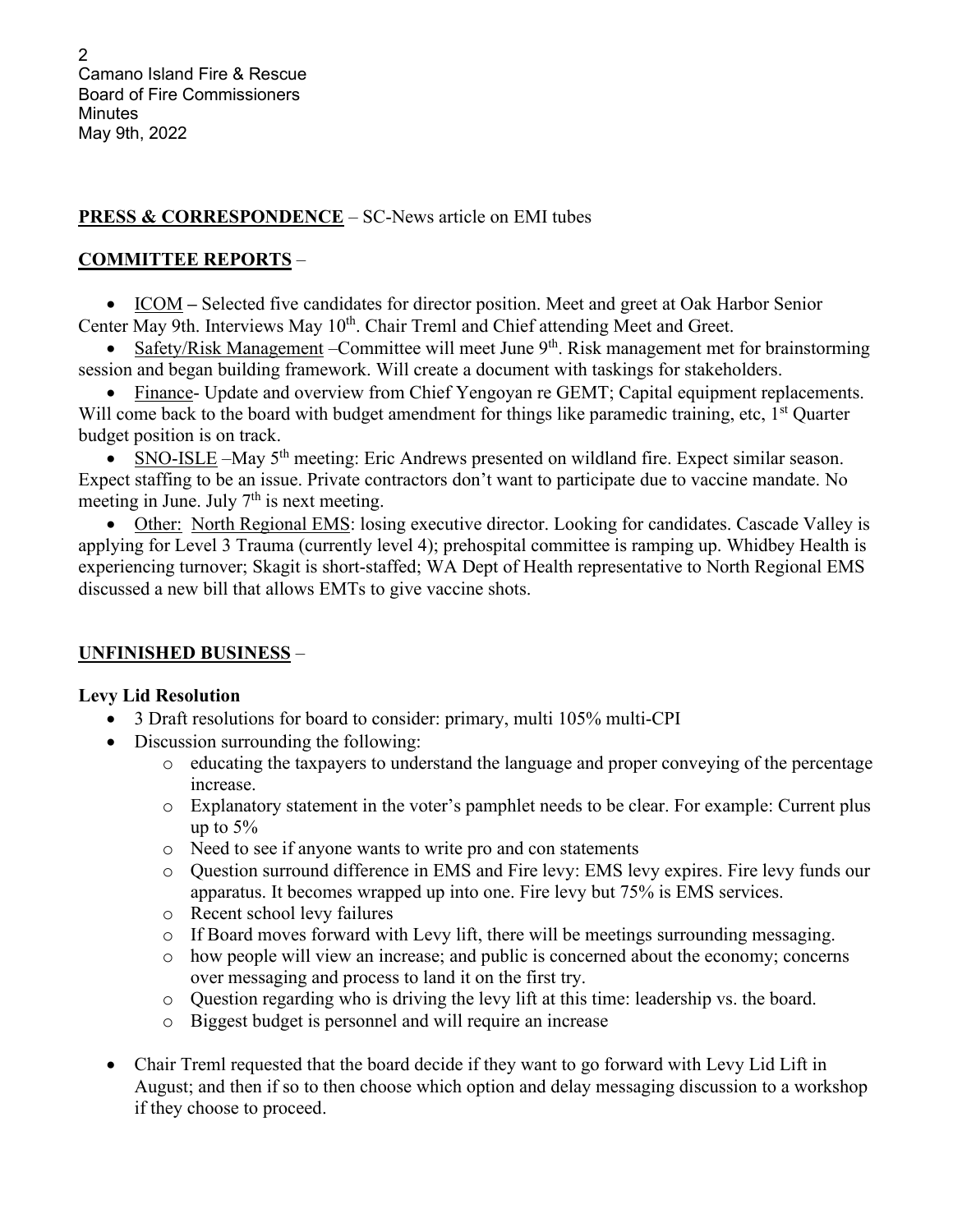3 Camano Island Fire & Rescue Board of Fire Commissioners **Minutes** May 9th, 2022

## *Commissioner Yadon moved to approve a Levy Lid Lift for the August election; Commissioner P. Williams seconded; motion carried by unanimous vote.*

Discussion surrounding which Levy to choose:

- Decided to not choose the standard
- Began discussion of Multi-105% vs CPI
- how to educate the public surrounding staff costs and other expenditures that increase supports.

## *Commissioner P. Williams moved to approve the multiyear, Levy Lid Lift at 105%; Commissioner Yadon seconded; motion carried by unanimous vote.*

*Board consensus that if the levy lid lift doesn't pass, will wait a year to bring back.* 

#### **NEW BUSINESS**

**Facilities-**AC Helgeland

- Sealcoat Parking Lot Call for Quotes
- Costs exceed Fire Chief's threshold.
- Board recommendation to compile all the bids and summarize which meets the requirements and come back to the Board with a recommendation.

#### **Fire Station #2 Paint-**AC Helgeland

Paint contractor—there was only one bid received-Sunshine Painters. *Commissioner Treml moved to approve the Sunshine Painters contract award with caveat that if* 

## *another bid is received before the 4 PM deadline to bring back to the Board for review ; Commissioner Williams seconded; motion carried by unanimous vote.*

## **E-450 Remount-** AC Helgeland

- Briefed regarding complexity of the remount and options available.
- Recommendation to authorize up to \$150K.

## *Commissioner P. Williams moved to approve Braun refit with limit of \$150K; Commissioner Evans seconded; motion carried by unanimous vote.*

## **Astound Fiber Contract-**Chief Yengoyan

- Turn on admin and station 2 this year
- Next year would add station 3
- Station 4 would take the longest
- 5-year contract that rolls all the construction cost into the monthly fee.
- Station 5 would stay with cable internet instead of fiber
- Would be our own dark fiber with no other usage so bandwidth wouldn't be shared.